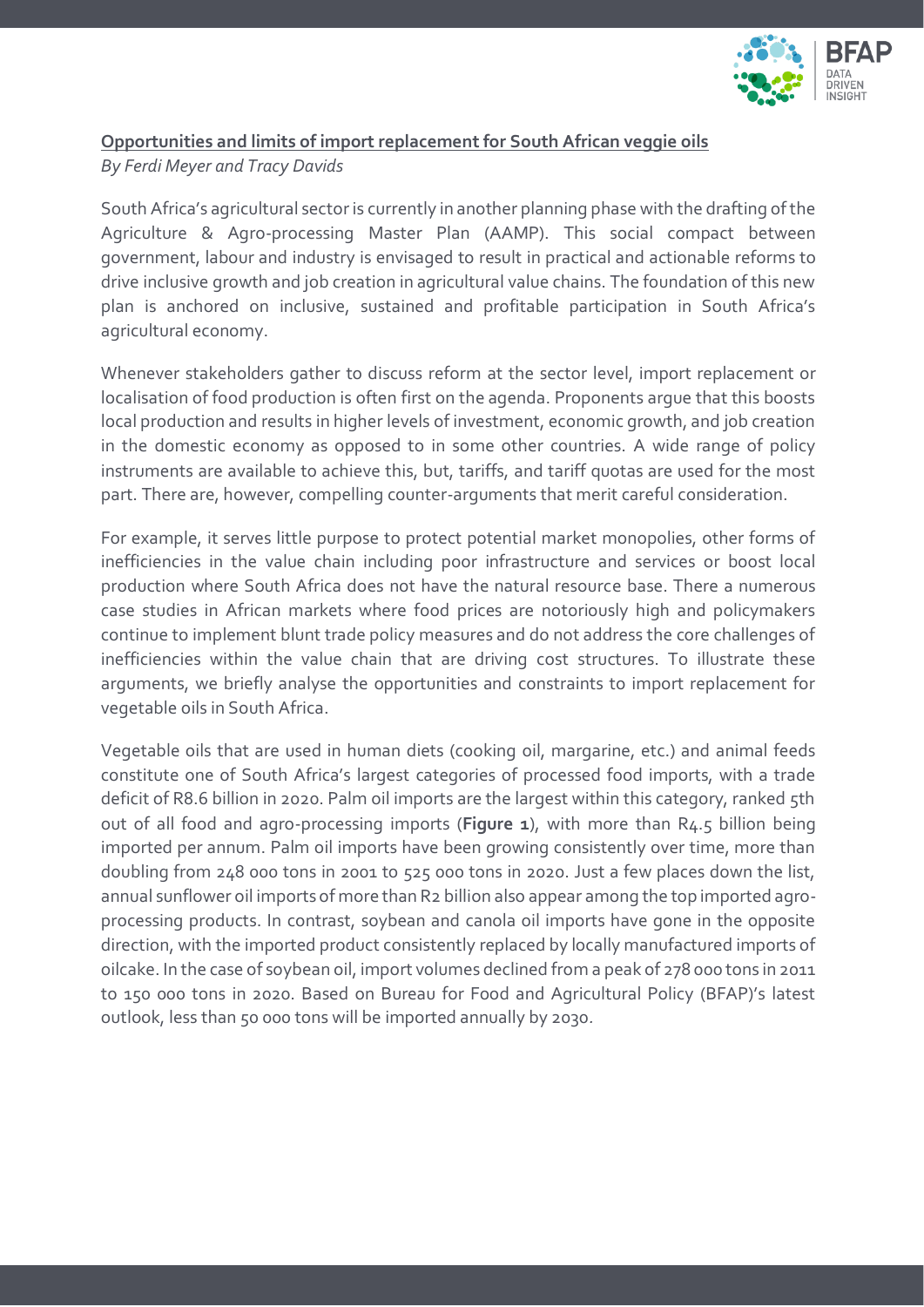



**Figure 1:** Top agriculture and agro-processing imports and exports (Avg. 2017-2019)

## **Source:** Quantec, 2020

Thus, there are contrasting trends within the same industry (vegetable oil manufacturing), which beg the question: why does South Africa not replace palm oil imports with an import replacement strategy? The obvious answer is that South Africa does not produce palm or palm oil because we lack the tropical climes of the big producers such as West Africa, Indonesia and Malaysia. However, if planting palm is not an option, then why not substitute palm oil use with locally produced oil from sunflowers, soy and/or canola? To address these types of questions, BFAP has employed a detailed and end-to-end value chain approach to unpacking the underlying drivers of demand and supply, assess the overall competitiveness of these industries, and consider the best use of a wider range of policy measures.

The first element to consider is the relative pricing of vegetable oils. Palm oil trades at much lower prices in international markets than any of the other major vegetable oils and this relationship is not expected to change, despite the current spike in vegetable oil prices. Palm oil is not only a low-cost alternative to many other vegetable oils but yields up to ten times more oil per unit area than other oilseed crops.

Furthermore, the fact that there are no commercially produced genetically modified (GM) palm trees are attractive to the European market. Secondly, due to the high level of imports, local vegetable oil prices are closely linked to international prices. Therefore, from a pricing perspective, palm oil trades at a discount of approximately 25% compared to sunflower and soybean oil. Thirdly, apart from competitive pricing, the initial rapid growth in palm oil imports was ignited when the South African Department of Health drew up legislation regulating the use of trans-fatty acid in foods in 2010. The implication was that food manufacturers and many fast-food outlets required a fat alternative that did not convert to trans fats with heating, still providing the same solid texture and taste in foods without the industrial addition of hydrogen.